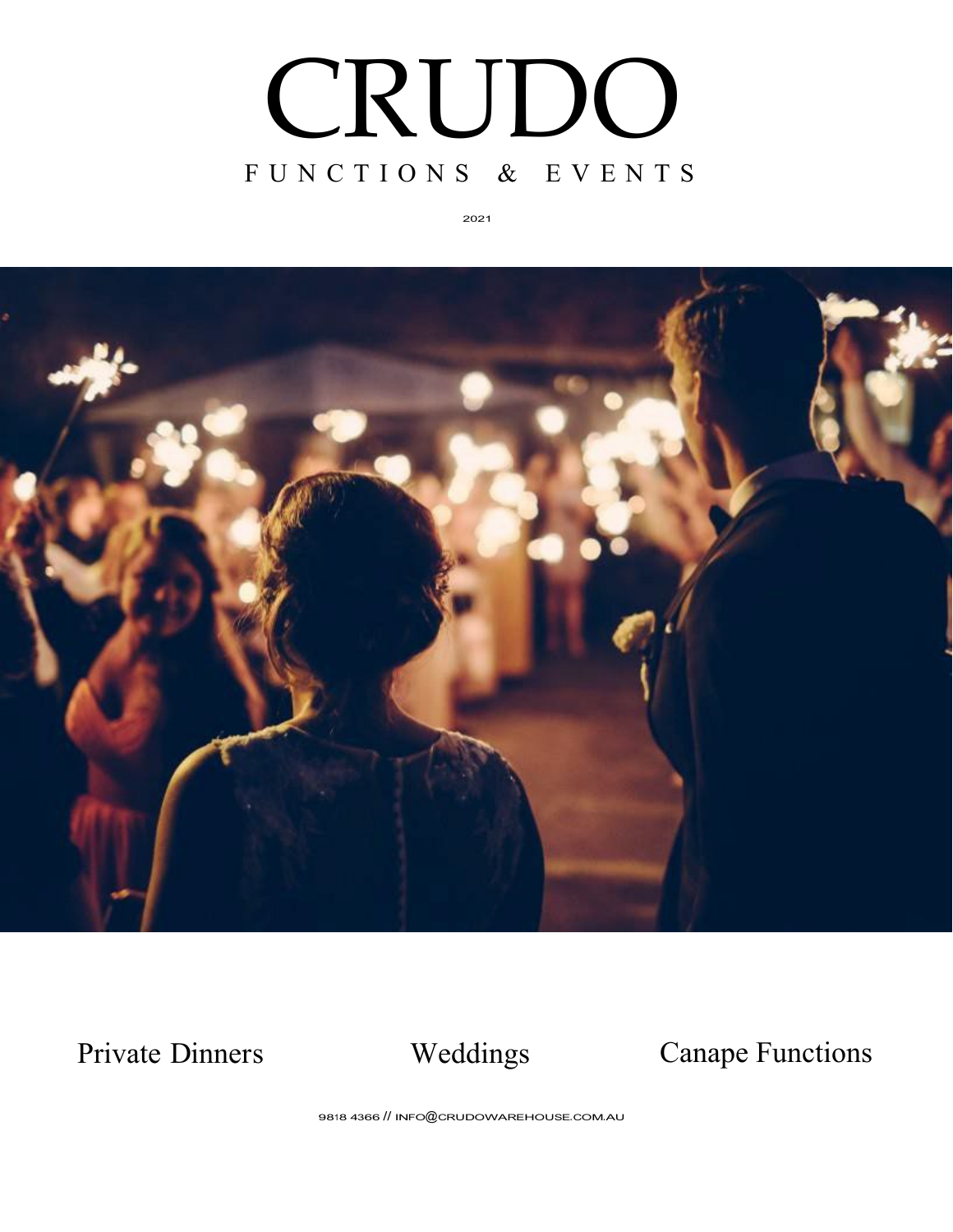# CRUDC F U N C T I O N S & E V E N T S

# Entertaining at CRUDO

Whatever you're looking for — whether it's a brainstorming session with colleagues or a grand bash to celebrate a successful year or your wedding — CRUDO Warehouse meeting and event facilities is the perfect place to make it happen. From ballroom to boardroom, the property is poised to handle any affair with up to 150 guests. Our weddings can be stylishly simple or extravagant. We can cater to your every need. From videography, photography, flowers, decorations to ceremony, we have you covered.

Themed weddings are our specialty. We have our own in-house event stylist

> FOR SMALLER SPACES GO TO CRU WEBSITE [www.crukew.com.au](http://www.crukew.com.au/)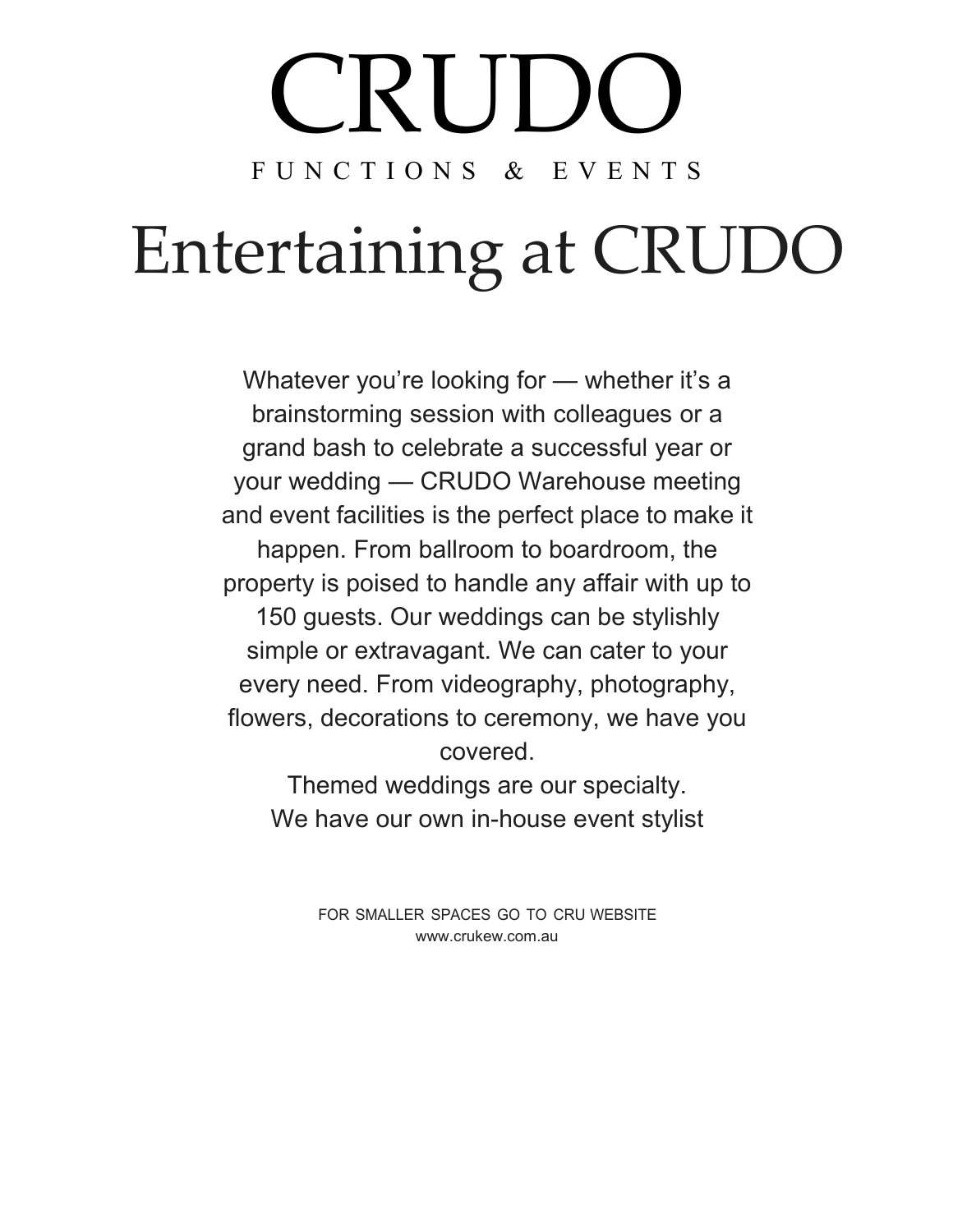### Breakfast Menu

\$28 Per Person: Available 8am-11am only One Meal + 1 tea, coffee, or hot chocolate + 1 Orange Juice

PARTIES OVER 10 GUESTS REQUIRED TO PRE-ORDER

### **CHOICE OF**

COYO FRUIT BOWL (Vegan) coconut and puffed quinoa granola, shredded apple, mixed berries

BRIOCHE FRENCH TOAST Spiced crème anglaise, poached rhubarb, berry coulis, mascarpone, crushed nuts

ROESTI smoked salmon, smashed avo, pickled fennel, fennel seeds, labnah & poached eggs

EASTERN EGGS poached eggs, hummus, sweet potato falafels, tabbouleh & grilled pita

EGGS BENNY double smoked ham, chive béarnaise, poached eggs on an English Muffin

> SCRAMBLED EGGS ON SOURDOUGH bacon + smashed avocado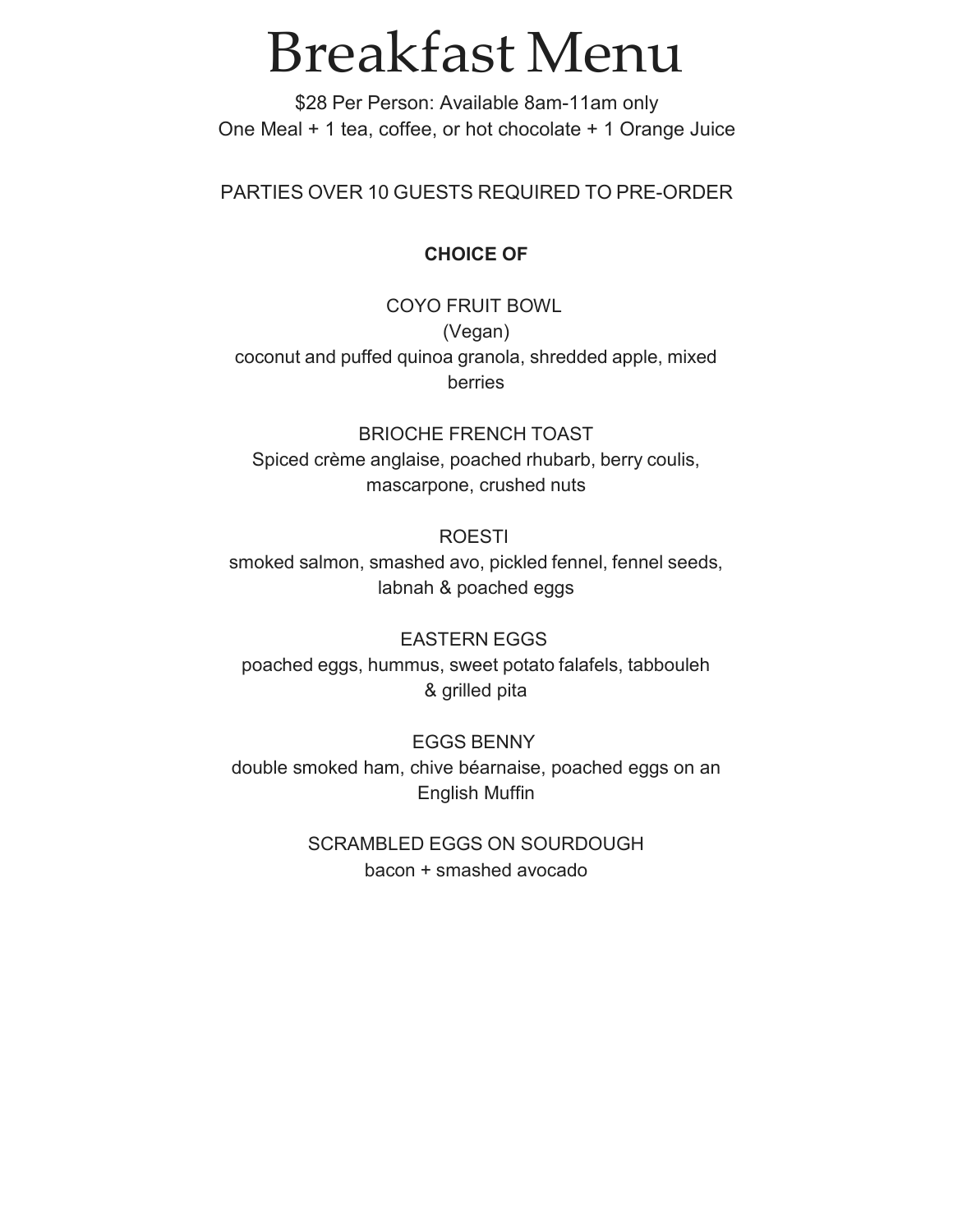## Dining Menu - Min 20 People

Available for Lunch & Dinner

Min 20 pax / Max 100 pax 2 Courses \$60 (schools only) 3 courses \$75 4 courses \$90

This menu is served SHARED ENTREES, ALTERNATE DROP MAINS (from your selection) RISOTTO OR GNOCCHI AS VEG OPTION

STARTERS – CHOOSE 1

Oysters w lime and shallot dressing Beef tartare on crouton Hummus on crouton w goat cheese and crispy chickpeas

ENTRÉE (SHARED) – CHOOSE 3

Kingfish ceviche w hazelnut, pear and miso yuzu dressing Fried calamari Prosciutto and potato croquettes w paprika mayo Saffron and pea arancini w mayo Lamb kofta skewers w garlic yogurt Falafel, hummus

> MAIN - CHOOSE 2 Served with shared sides of chips & salad

Fish of the Day w saffron, sweet potato puree and baby carrots Porterhouse w broccolini and béarnaise Roasted chicken breast w currents and almond couscous and paprika Potato gnocchi w tomato sugo, basil, bocconcini Pea, beetroot and goat cheese risotto

### DESSERT- CHOOSE 2

Pannacotta of the day Tiramisu Vegan trifle Chocolate mousse w chocolate soil and fresh berr

**Platters** Cheese, meat, vegetarian & fruit platters available as an addition upon request

CONDIMENTS/SIDES SUBJECT TO CHANGE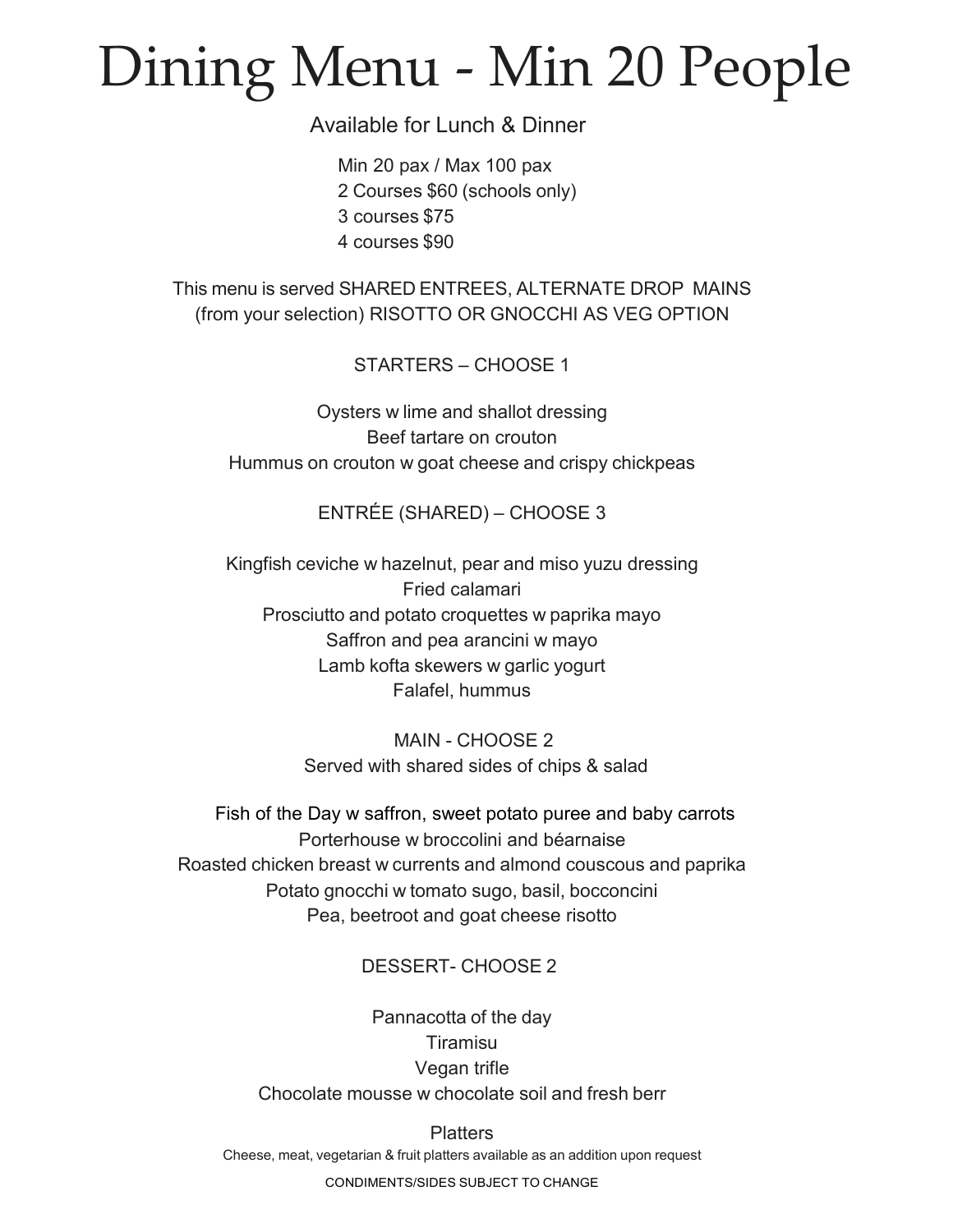## Wedding Menu - 30 People + Over

Available for Lunch & Dinner

\$80 - 3 course \$95 - 4 course Min 30 pax / Max 110 pax

THIS MENU IS SERVED AS ALTERNATE DROP (from your selection of 2 mains and desserts)

STARTER - CHOOSE ONE

Oysters w lime and shallot dressing Beef tartare on crouton Hummus on crouton w goat cheese and crispy chickpeas

ENTRÉE – CHOOSE 2 Prosciutto and potato croquettes w paprika mayo Saffron and pea arancini w mayo Lamb kofta skewers w garlic yoghurt Grilled scallops w cauliflower puree and black garlic oil Kingfish ceviche w hazelnut, pear and miso yuzu dressing

MAIN - CHOOSE 2 Served with shared sides of chips & salad ADD RISOTTO OR GNOCCHI AS VEG OPTION

Fish of the Day w saffron, sweet potato puree and baby carrots Eye fillet w broccolini and béarnaise Roasted chicken breast w current and almond couscous and paprikacoconut yoghurt Potato gnocchi w tomato sugo, basil, burrata Pea, beetroot and goat cheese risotto

> DESSERT – CHOOSE 2 Pannacotta of the day Tiramisu

Vegan trifle w mango, lime jellies, choc quinoa puffs, cherry syrups and coconut yoghurt Chocolate mousse w chocolate soil and fresh berries

### PLATTERS

Cheese, Meat, Vegetarian & Fruit Platters Available as an addition upon request

CONDIMENTS/SIDES SUBJECT TO CHANGE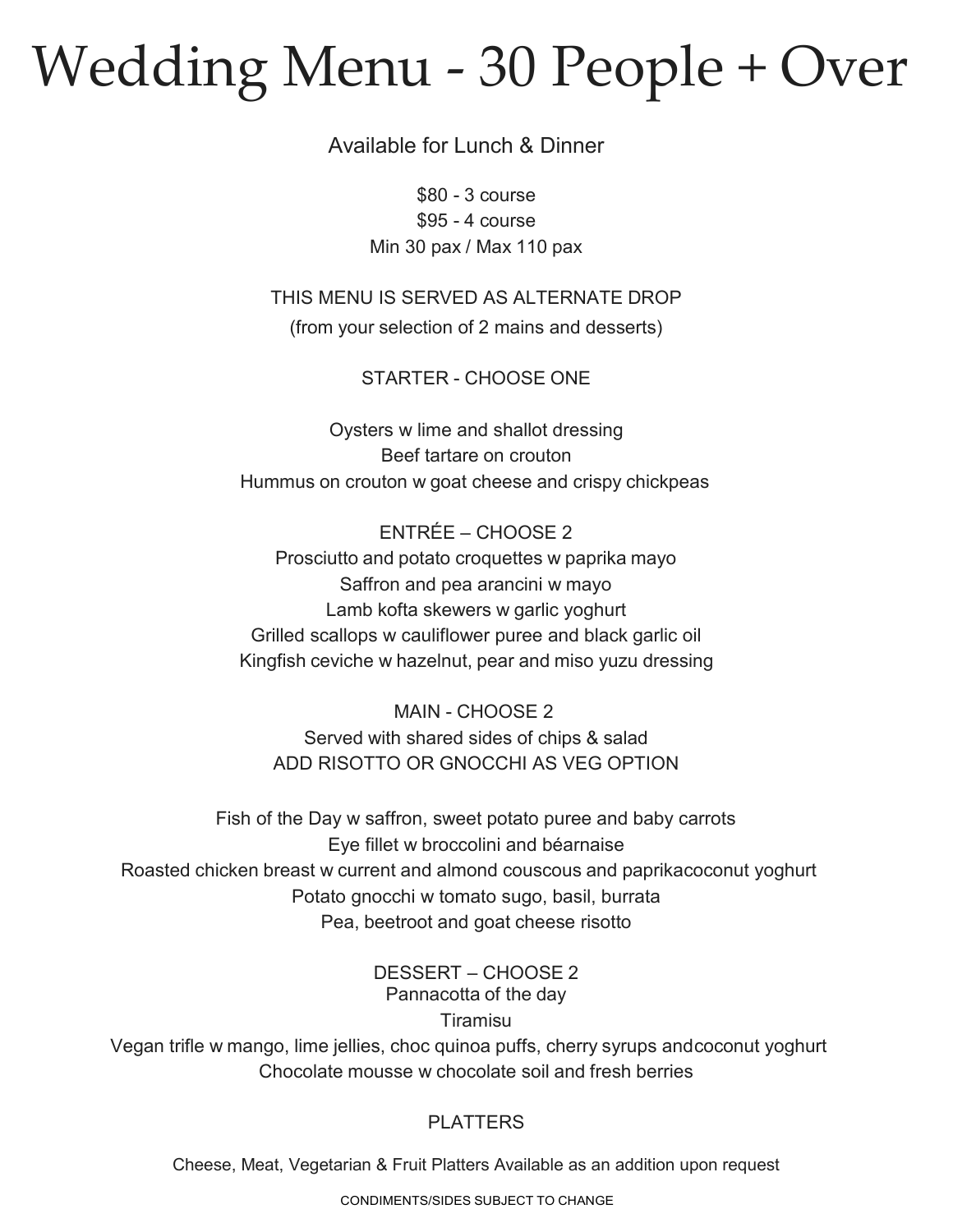### Family + Office Sharing Menu

Available Monday to Thursday evenings & Saturday/Sunday lunch only

Min 20 pax / Max 80 pax

\$49 3 courses (entrée, pizza, dessert) + salad \$65 4 course (entrée, pasta, pizza, dessert) + salad

### ENTRÉE

Antipasto - salumi, olive, mozzarella

Vegetarian option available

PASTA – CHOOSE 2

Mushroom risotto Orecchiette Napoli, bocconcini, basil Penne, Tuscan beef ragu, parmesan Spaghetti carbonara

PIZZA – CHOOSE 3

Margarita: Napoli, basil, mozzarella Capcricioso: ham, mushroom, olives, Napoli, mozzarella Vegano: kipfler potato, pumpkin, purple cauliflower, vegan cheese Salume: sopressa salami, Napoli, mozzarella, olives Mushroom: mushroom, mozzarella & fontina cheese, truffle oil, rosemary

### **DESSERT**

**Tiramisu** Nutella & banana pizza Fruit platter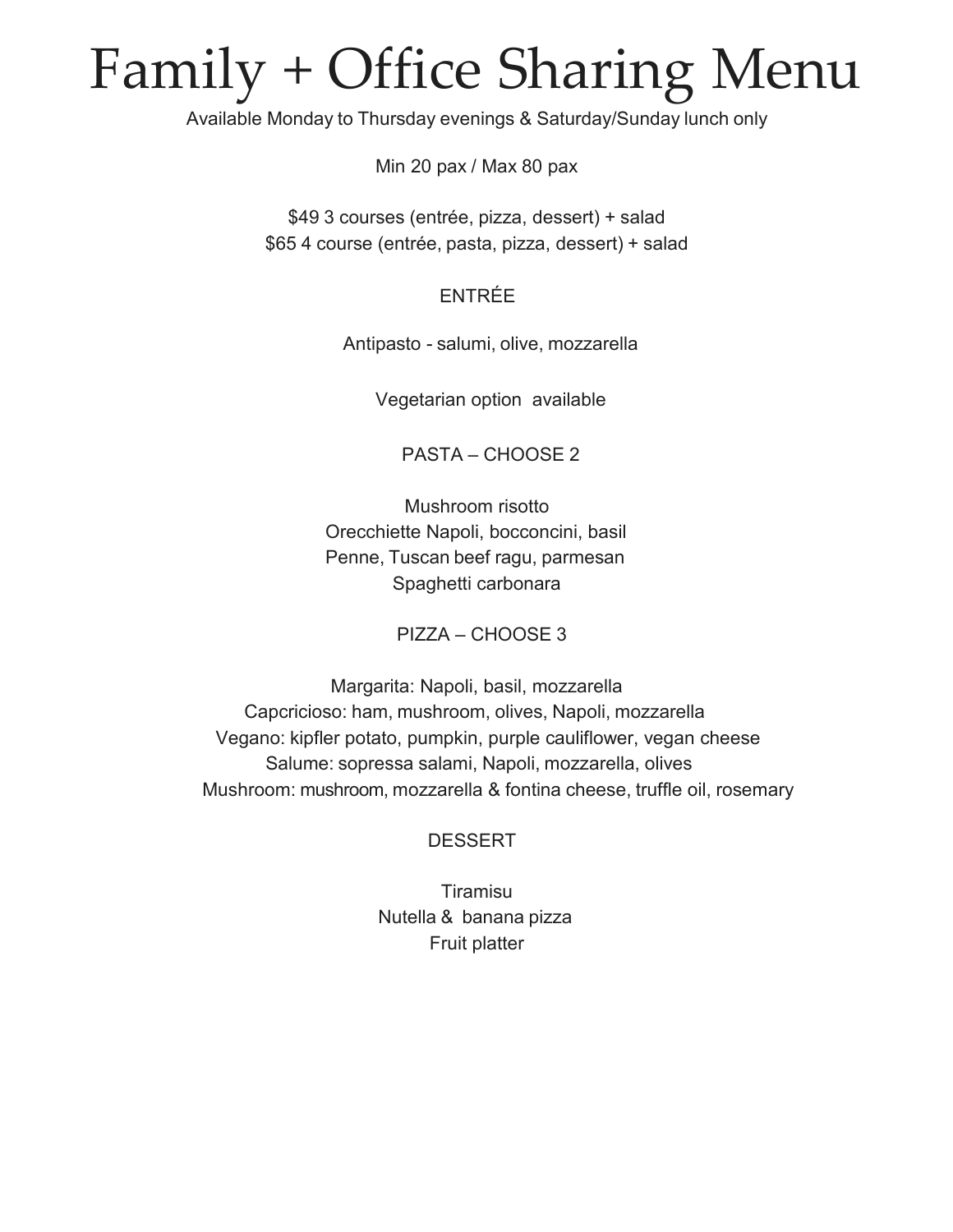Canape Packages

Min 30 pax / max 120 pax Choose 5 (\$40) or 7 (\$54) pieces

5 pieces: 4 small + 1 large (minimum 1 cold) or 7 pieces: 5 small + 2 large (minimum 2 cold)

### **SMALL**

**(Hot)**

Prosciutto and potato croquettes w paprika mayo Saffron and pea arancini w mayo Lamb kofta skewers w garlic yoghurt Grilled prawn skewers w lime and soy dressing Grilled scallops w black garlic oil and dill Spiced chickpea cup

### **(Cold)**

Heirloom tomato bruschetta Oysters w lime and shallot dressing Beef tartare on crouton Smoked salmon blini Poached chicken sandwich Prosciutto, tomato and mozzarella sandwich Kingfish ceviche w hazelnut, pear and miso yuzu dressing Hummus on crouton w goat cheese and crispy chickpeas Chocolate mousse shooter with fresh berries

### **LARGE**

Southern fried chicken slider Cru cheeseburger slider Braised mushroom slider Prawn roll w remoulade and dill Chocolate and caramel tart w fresh berries Lemon curd tart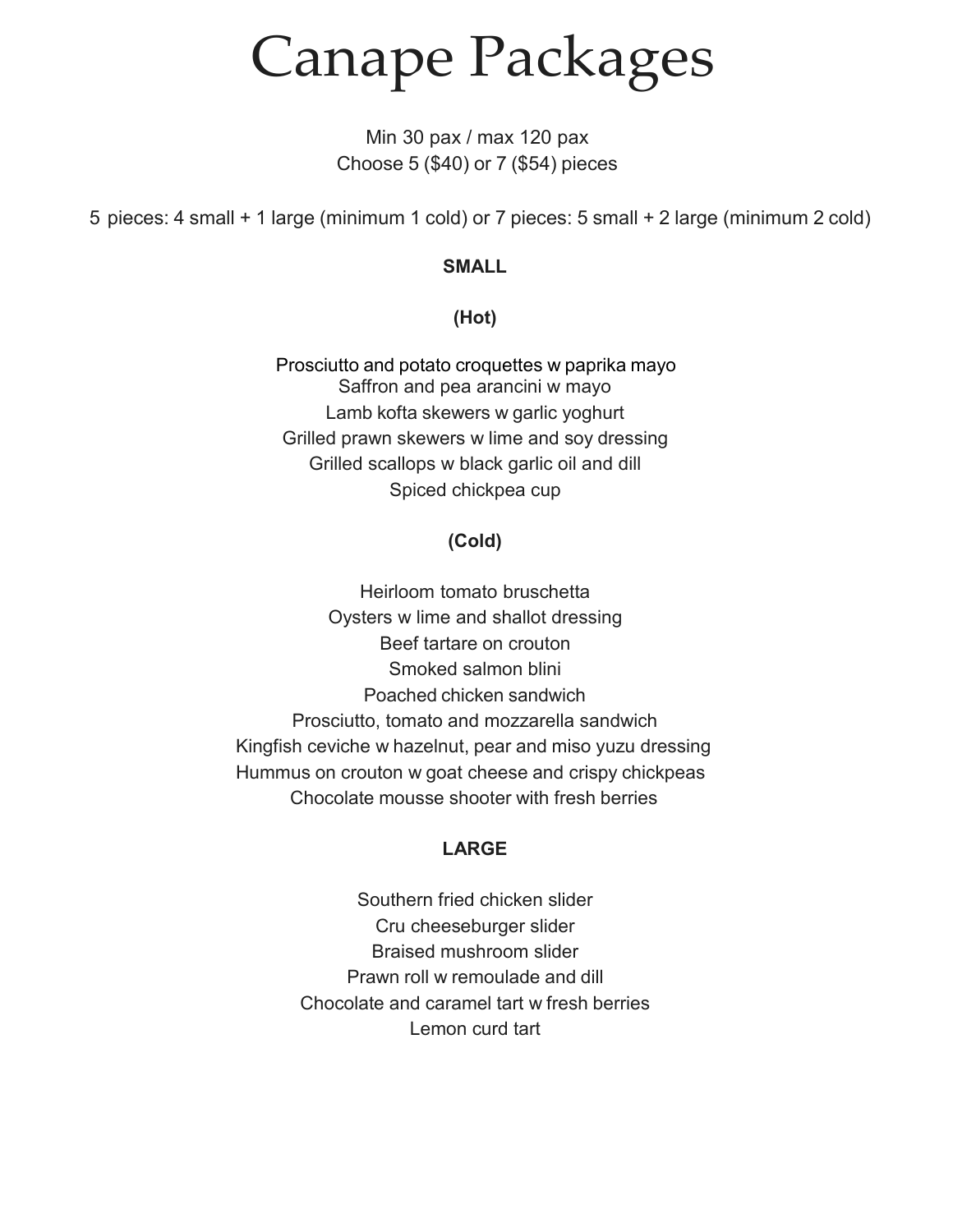## Teenage Dining Menu (13 -19)

Min 30 pax / Max 100 pax

2 course \$55 3 course \$70 This menu is served ALTERNATE DROP (from your selection) RISOTTO OR GNOCCHI AS VEG OPTION

### ENTRÉE (SHARED)

Tomato Bruschetta **Meatballs** Fried calamari Falafels w hummus Saffron and pea arancini w mayo Pizza bites - Shared pizza 1 of 3 Margarita, capriccioso, mushroom

### MAIN

Fish of the Day w saffron and sweet potato puree and baby carrots Porterhouse w lemon and herb mash, red wine jus Roasted chicken breast w current and almond couscous and paprika coconut yogurt Potato gnocchi w tomato sugo, basil, bocconcini Pea, beetroot and goat cheese risotto

### **DESSERT**

Pannacotta of the day Chocolate and caramel tart w fresh berries Vegan trifle Chocolate mousse w chocolate soil and fresh berries

**Platters** 

Cheese, fruit Platters available as an addition upon request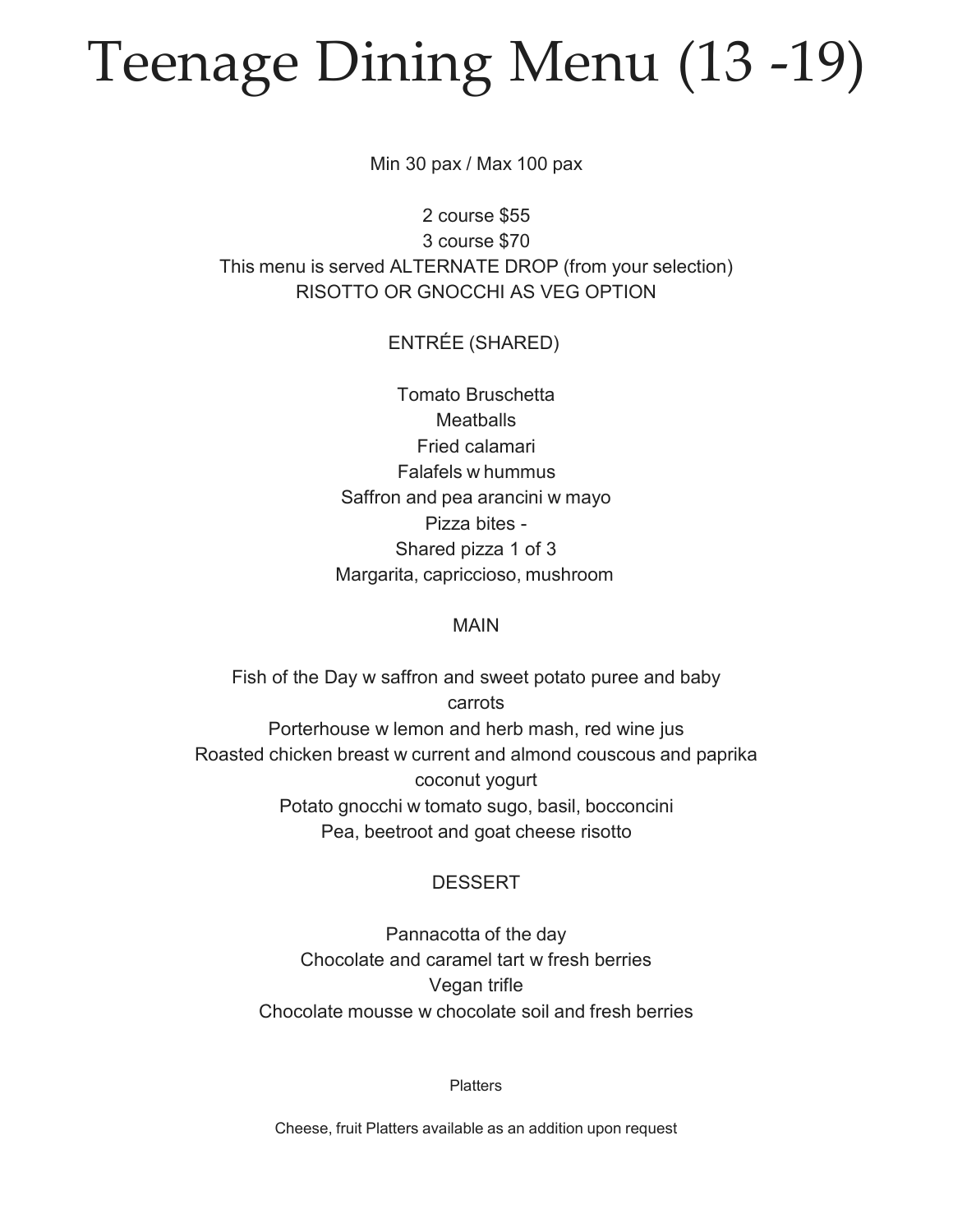### Teenage Canapes (13 -19)

\$38 - 5 pieces / \$49- 7 pieces Min 20 pax / Max 120 pax

5 pieces: 4 small + 1 large (minimum 1 cold) or 7 pieces: 5 small + 2 large (minimum 2 cold)

### **SMALL**

### **(HOT)**

Sausage rolls Falafels w hummus Pizza bites: cheese and tomato/ ham, cheese tomato Moroccan chicken skewers Mixed veg skewers Crumbed halloumi Saffron & pea arancini with chili mayo

### **(COLD)**

Poached chicken sandwich with mayo Tomato Bruschetta Hummus on crouton w goat cheese and crispy chickpeas (Vegan Option) Grilled zucchini crouton w sumac cream cheese (Vegan Option) Kingfish ceviche w hazelnut, pear and miso yuzu dressing Chocolate mousse shooter with fresh berries

### **LARGE**

Southern fried chicken slider Cru cheeseburger slider Braised mushroom slider Prawn roll w remoulade and dill Chocolate and caramel tart w fresh berries

Fries- additional \$10 per bowl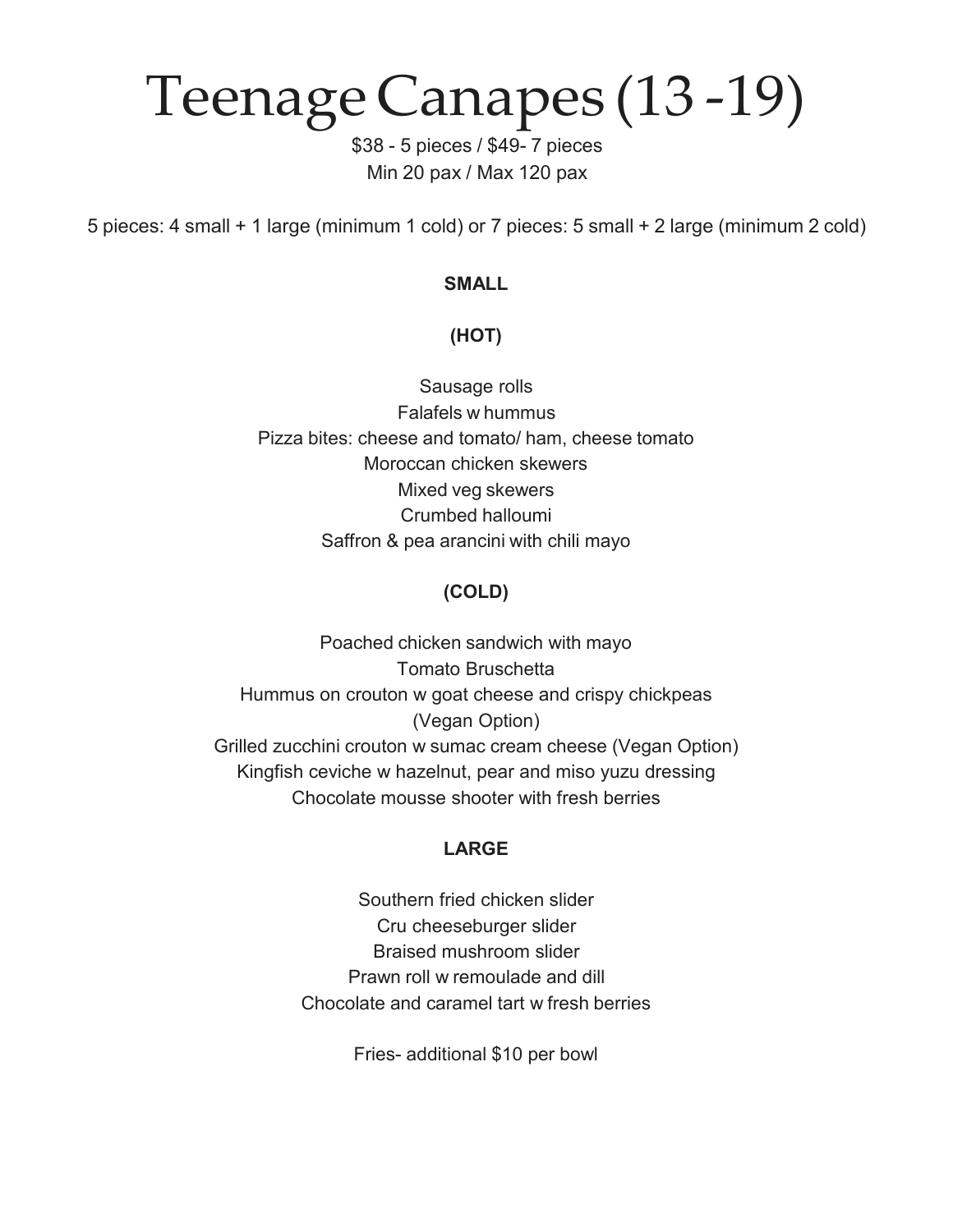## Grazing Packages

Our Platters are created for guests to enjoy before their sit down meal, or during a Canape Function to nibble and enjoy throughout the night.

Pricing of each package is based on a serving size for ten guests.

\$60 Dips and bread platters

\$80 Roasted veg platter

\$80 Cured meat platter

\$100 Fried calamari platter

> \$100 Cheese platter

> > \$100 Fruit platter

\$100 Dessert platter

\$120 3 point sandwich platter

> \$120 Roast Pork

\$150 Roast Beef

Pizzas Now Available \$10 Per Person (see Pizzas on Family Menu)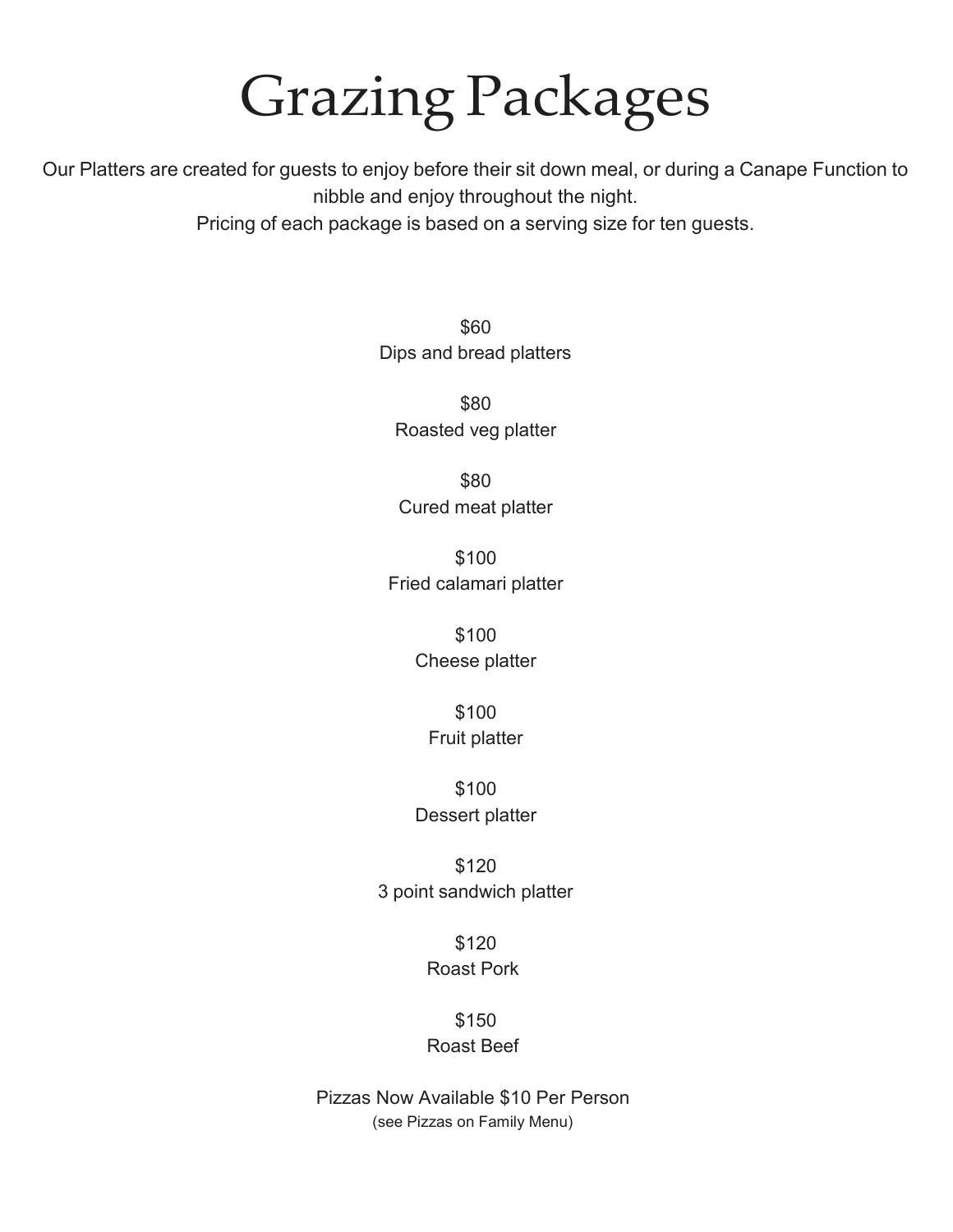## Beverage Packages

Basic Package: \$45.00 per person (for three hours) Add \$15 per extra hour. Premium Package: \$55 per person (for three hours) Add \$20 per extra hour.

### **Basic**

- CRU *Pinot Grigio, Victoria*
- CRU Sangiovese*, Victoria*
	- CRU Prosecco
- Beer on Tap (seasonal) • Soft Drink

### **Premium**

- *Pinot Gris, Ocean Eight*
	- *• Chardonnay, Victor*
		- *• French Rose*
- *Pinot Noir, Bristol Farm*
	- *• Shiraz, Danger*
	- House Prosecco
- Beer on Tap (seasonal)
	- Soft Drink

CRUDO is happy to offer Open Bar for individual guests or a Drink Tab on Consumption for Canape Functions.

Set Dinner Menus may use Beverage Package or Drink Tab on Consumption.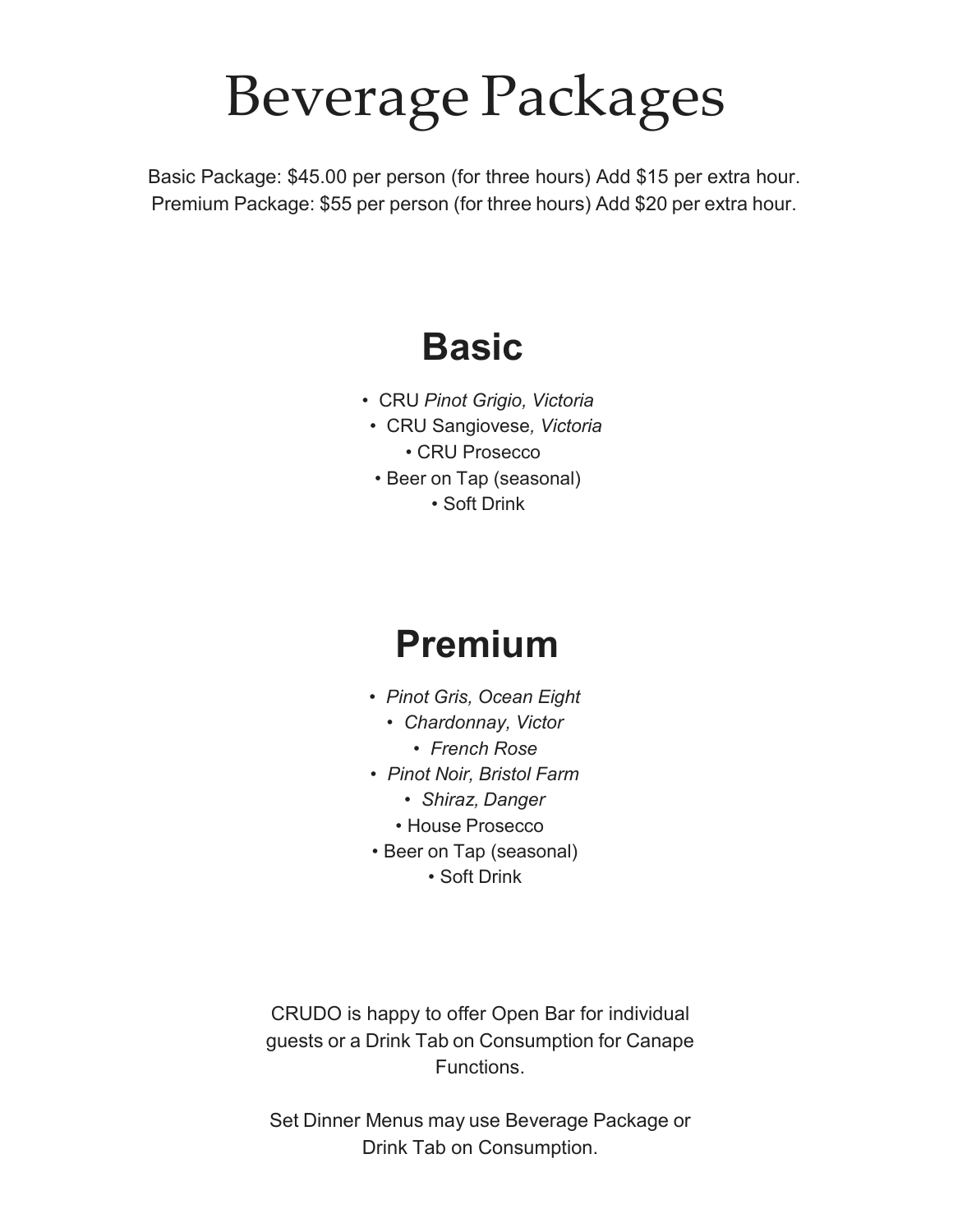### Terms & Conditions

Function / Event is not secure until this document is signed and returned to CRUDO **1) CONFIRMATION OF BOOKING**

**Bookings are ONLY confirmed when a deposit is paid** to the Functions Coordinator or Manager. Deposit must be paid cash, Credit Card, or BSB Direct Deposit. 20% of quote on minimum spend is required to confirm booking. Booking is confirmed once deposit is processed. Terms and conditions MUST be signed and returned with deposit payment.

**Bookings are held for 48 hours, if no deposit is made the booking will be cancelled.**

### **2) CONFIRMATION OF MENU AND FINAL NUMBERS**

- a) Menu selections must be made 14 DAYS prior to booking. Please alert Functions Coordinator of any allergies or dietary restrictions BEFORE final menu is confirmed. If final menu is not selected before 14 days, CRUDO will select the menufor Function.
- b) Final numbers must be given to CRUDO 4 DAYS PRIOR TO THE FUNCTION DATE. Once final numbers are received, thereare NO CHANGES accepted to that number. If your number of attendees reduce, you are still required to pay for the number given confirmed, even if all attendees are not at the function. Please understand that there can be no exceptions to this policy.
- c) Coffee will only be offered on the night if agreed upon during menu selection.

### **3) PREORDER REQUIREMENTS**

- a) Lunch Menu over 10 guests
- b) Dinner Menu (during lunch service) over 12 guests

Pre-Orders must be received 48 hours prior to the function. (4 DAYS before DAY OF EVENT)

Wine and Drink selections are required for groups of 10+ (4 DAYS before DAY OF

EVENT). If no pre-selection is made, CRUDO will pre-select for the group. Wine selections will not be allowed on the night.

### **4) ADMINISTRATION AND BOOKING SURCHARGE**

a) All bookings will incur a 5% SURCHARGE on the FINAL AMOUNT OF THE BILL. This surcharge is for admin, booking fees, and a room hire. Use of Private Dining Area always occurs a 5% SURCHARGE.

#### **5) HOURS AND FUNCTION TIMINGS**

- a) BREAKFAST/LUNCH BOOKINGS Functions available for up to 3 hours. i) Either 8:00 am - 12:00 noon or
	- ii) 12:00 noon 3:00pm
- b) DINNER FUNCTIONS:
	- i) Functions at CRUDO must end by 11:00 pm
	- ii) The venue must be completely empty, and clear of guests at 11:00 pm.
	- iii) Extra time will incur a charge.
- c) LAST CALL:
	- i) Last Call will be announced 30 minutes before finish of function.
	- ii) Bar will close 30 minutes before function finishes.
	- iii) Exceptions include beverage package, they will run the whole time paid for.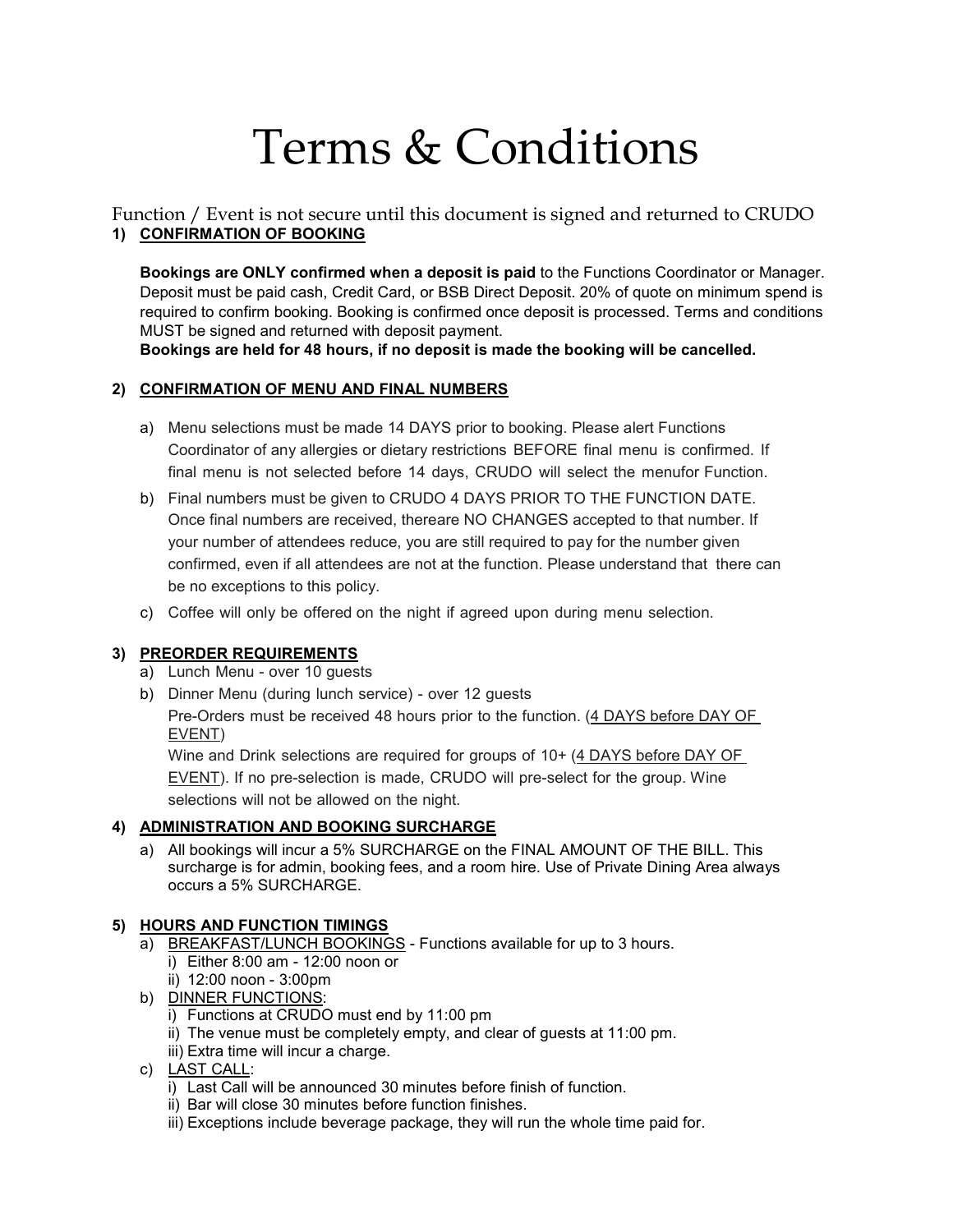### Terms & Conditions (cont.)

Function / Event is not secure until this document is signed and returned to CRUDO

### **6) FUNCTION SPACES**

a)Guests must stay within their booked function area.

i) No guests allowed in the Cotham Road Laneway during function times.

b)Guests must completely vacate the premise by end of function.

i) Guests will be given 15-minute warning before the venue closes.

### **7) NOISE AND MUSIC**

As we are in a residential area, noise level must be kept to a respectful level.

a)No live music is permitted.

b)Music level must be approved by CRUDO.

- c)No yelling, screaming, hollering, raising of voices.
- d)CRUDO reserves the rights to downturn/off any music and/or ask patrons to leave who are too loud.

e)Music will be turned off 15 minutes before the end of the function.

### **8) PAYMENT AND CREDIT CARDS**

Full payment must be made 5 DAYS PRIOR to event, NO balance remaining. No split bills. Organizer of Function responsible for collecting payment. In the case of damage occurring to property, all costs will be the responsibility of the client. Please note all Credit Card transactions incur a fee. 1.5% charge for Visa & MasterCard, 2.1% American Express.

### **9) CANCELLATION**

Notice of cancellation 30 days prior to the event, the deposit will be refunded in full. Notice given between 15-29 days will be refunded at the rate of 50% of deposit. Cancellation notice given within 14 days of event and the deposit will be forfeited.

#### **COVID**

If new restrictions come into place, thus, affecting your event within 14 days, deposit money will be held for future credit – NO REFUNDS are given.

#### **10) LIABILITY**

The client is financially responsible for any damages or theft that may occur to or at the venue during the function.

#### **11) EXTRAS**

a)Outside Food- If a cake or dessert items are used for function or event, there will be an additional charge of \$3.50 per person, \$4.00 with ice-cream.

- b)No outside alcohol is allowed to be brought onto the premises. All alcohol must be purchased through CRUDO.
- c)Projector hire is \$30.

#### **12) MINIMUM SPENDS – CRUDO WAREHOUSE**

- a) \$3,500.00 for entire space
- b) \$2,000.00 for shared space